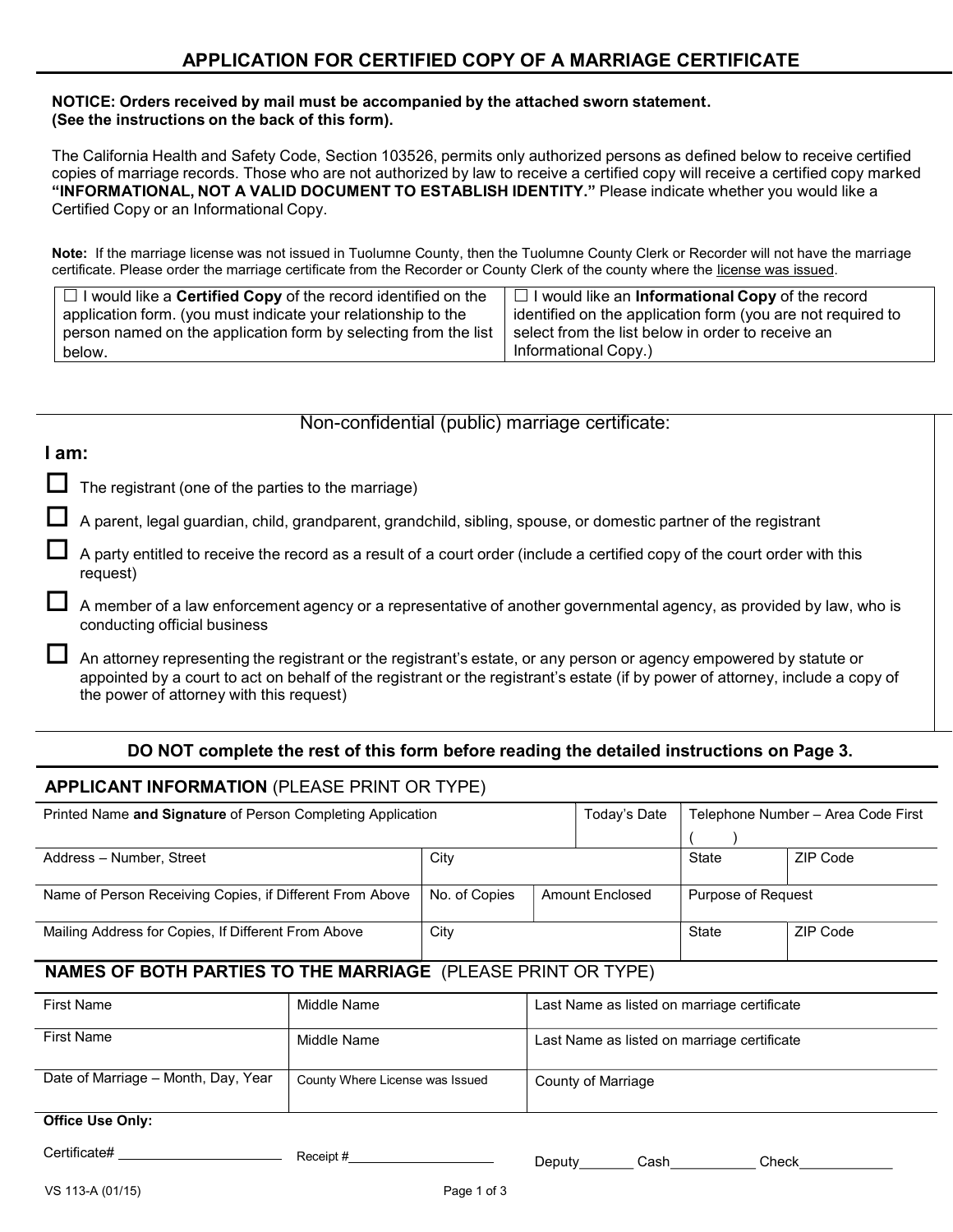### INSTRUCTIONS:

- 1. As of January 1, 2010, ONLY individuals who are authorized by Health and Safety Code Section 103526 can obtain a Certified Copy of a Non-Confidential (public) Marriage Record. (Page 1 of the application identifies the individuals who are authorized to make the request.) All others may receive a Certified Informational Copy which will be marked, "Informational, Not a Valid Document to Establish Identity." Certified copies of confidential marriage certificates are only available to the parties of that confidential marriage. Informational copies are **not** available for confidential marriage certificates.
- 2. Complete a separate application form for each record of marriage requested.
- 3. Complete the Applicant Information section on the first page of this form and provide your signature where indicated. Provide all the information you have available to identify the record of the registrant under Marriage Certificate Information. If the information you furnish is incomplete or inaccurate, it may be impossible to locate the record.
- 4. SWORN STATEMENT:
	- The authorized individual requesting the certified copy must sign the attached Sworn Statement, declaring, under penalty of perjury, that they are eligible to receive the certified copy of the marriage record and identify their relationship to the registrant.
	- If the application is being submitted by mail or fax, your signature on the Sworn Statement must be acknowledged by a Notary Public. (To locate a Notary Public, see your local yellow pages or call your banking institution.).
	- Any member of a law enforcement agency or a representative of a state or local government agency, as provided by law, who orders a copy of a record to which subdivision (a) applies in conducting official business is required to complete the Sworn Statement, however, they may not be required to have their signature on the Sworn Statement acknowledged by a Notary Public.
	- If the application is being submitted in person at the Recorders Office, the Sworn Statement must be signed by you in the presence of office staff, and your signature does not have to be acknowledged by a Notary Public. You must also provide valid photo identification to the office staff at the time you apply for the copy.
	- A Sworn Statement does not need to be provided if you are requesting a Certified Informational Copy of a non-confidential (public) marriage record.
- 5. Submit \$17 for each certified copy requested. If no record of the marriage is found, the fee will be retained for searching the record (as required by Health & Safety Code Section 103650) and a Certificate of No Public Record, or a letter confirming the existence of a confidential marriage will be issued to the applicant. Indicate the number of certified copies you wish and include the correct fee(s) in the form of a personal check, postal or bank money order (International Money Order for out-of-country requests) made payable to the Tuolumne County Recorder Mail this application with the fee(s) and a self-addressed stamped envelope to:

Tuolumne County Recorder 2 South Green Street Sonora, CA 95370 Phone (209) 533-5531 FAX (209) 533-6543

6. Credit card orders may be processed on-line at www.vitalchek.com Additional costs apply for processing orders using a credit card. Please follow the directions on Vitalchek's website if ordering using a credit card.